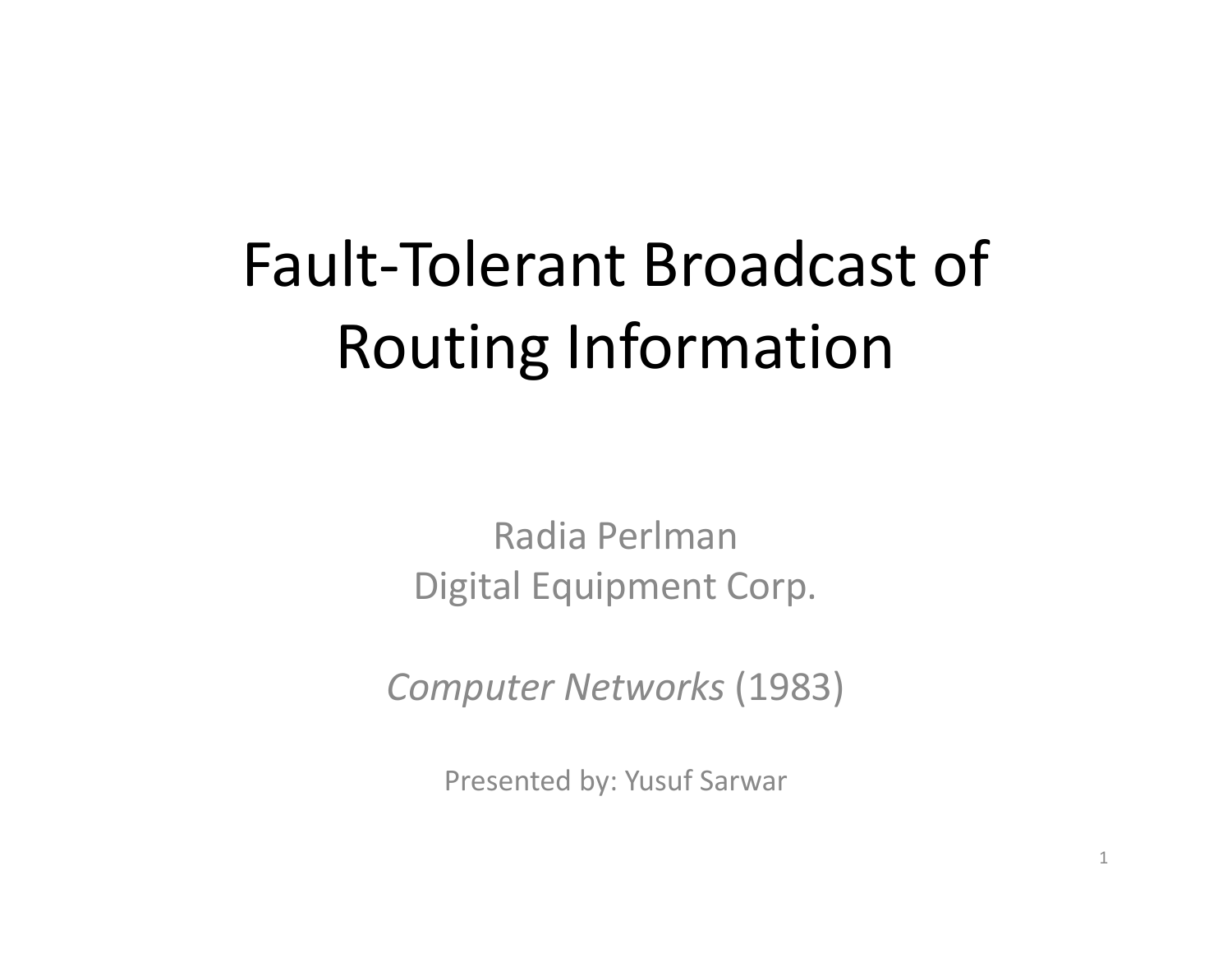## ARPANET routing

- Uses Link State Routing protocol
	- –– link information (link state packets) to neighbors are broadcasted to *all* nodes
		- By "Flooding"
		- Issues link updates now and then
- How to recognize the most recent info?
	- –— Global clock
		- Not quite possible in practice
	- –— Local clock
		- Can have arbitrary skew, and have no global meaning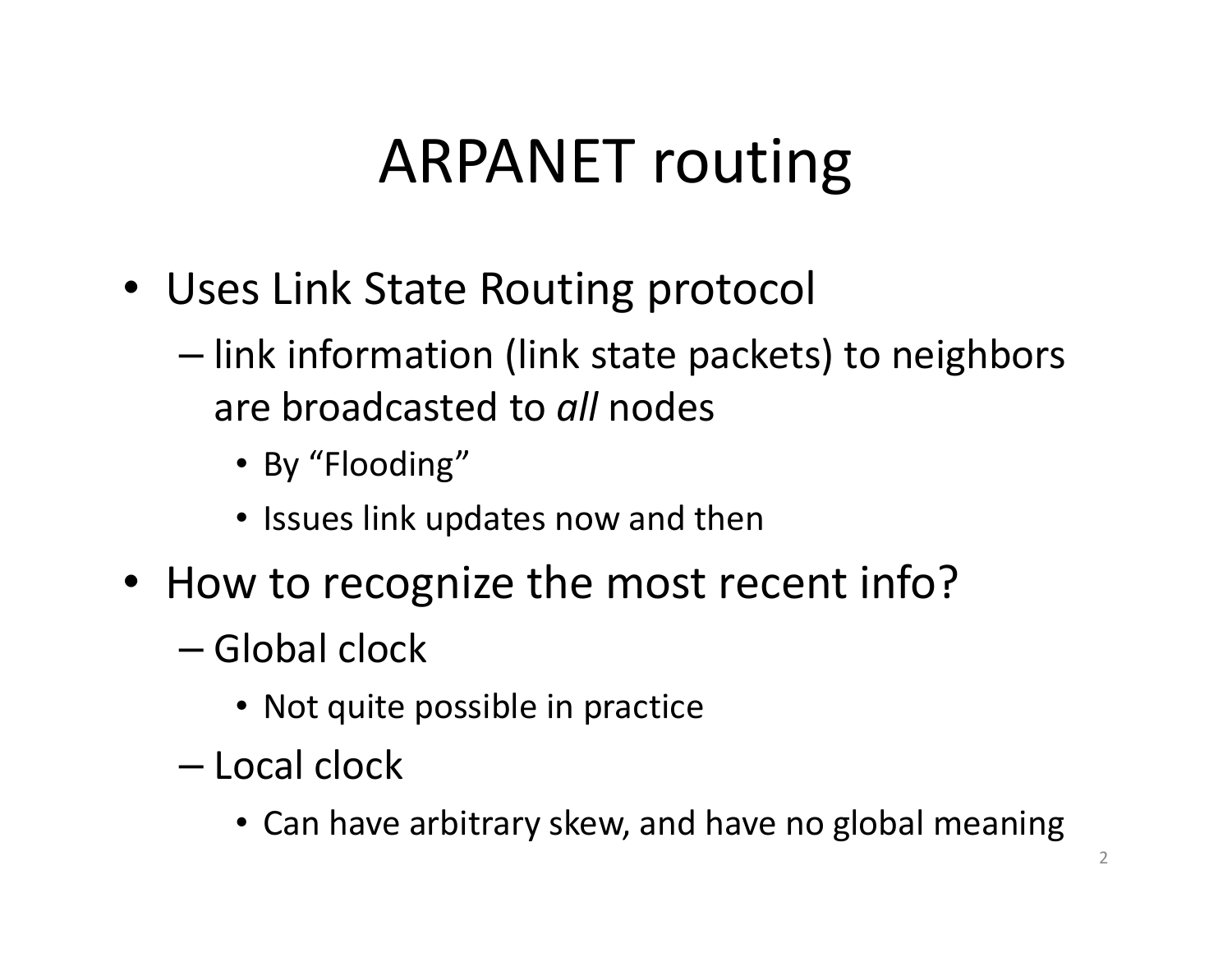## Sequence number

- A counter
	- Possibly large (64 bits)
	- $-$  Incremented each time a link packet is generated
- Counter may reach to the maximum value
	- and the state of the — Can be reset
		- How to tell all nodes to reset, …
	- Wrap around
		- Which is newer, which is older, …
- The problem: using seq field, how to manage link updates in the presence of failures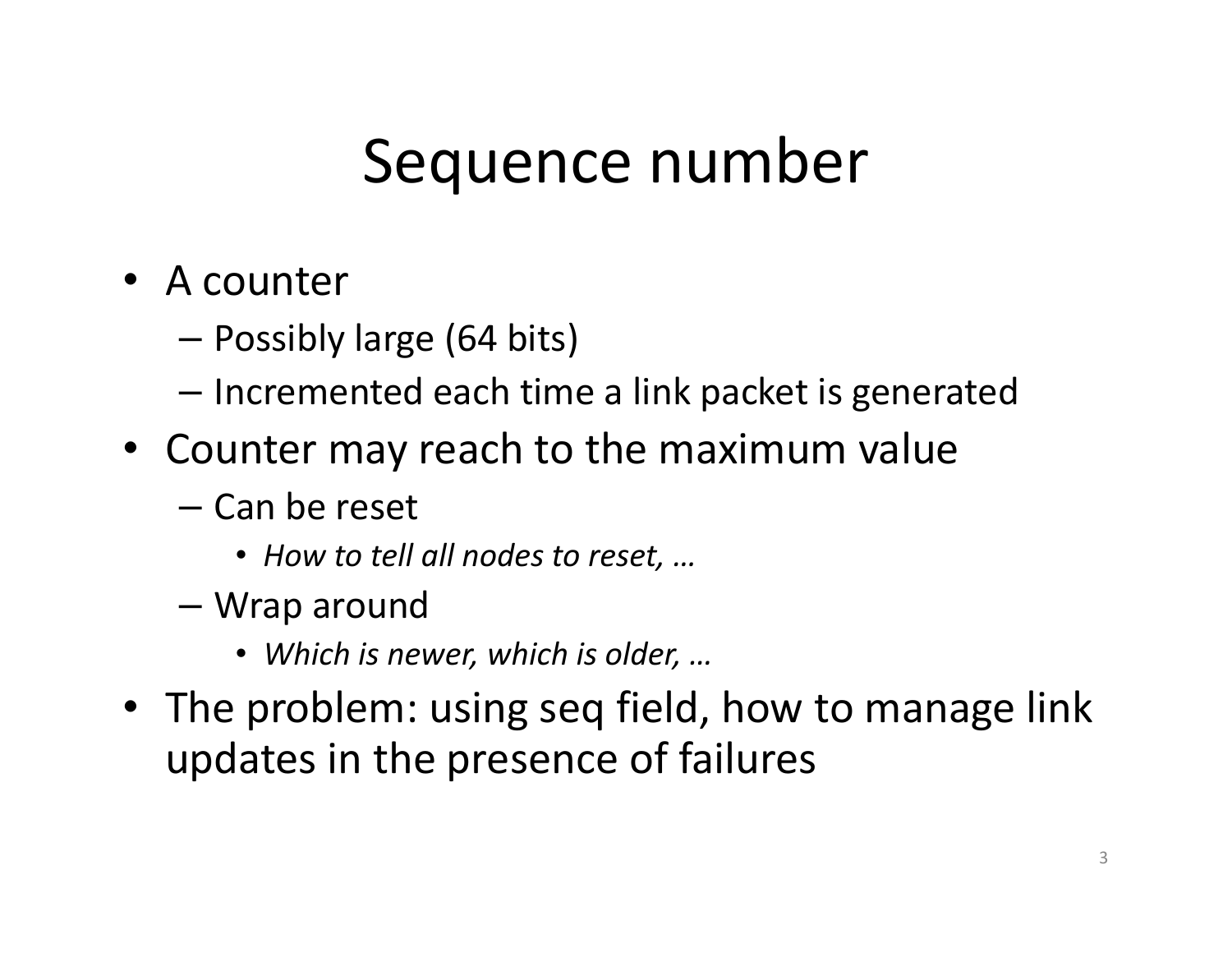#### Circular sequence number



0 (n) $\boldsymbol{a}$ a <sup>+</sup> n/2 $a < #$ #

 $a > b$  or  $b < a$ ?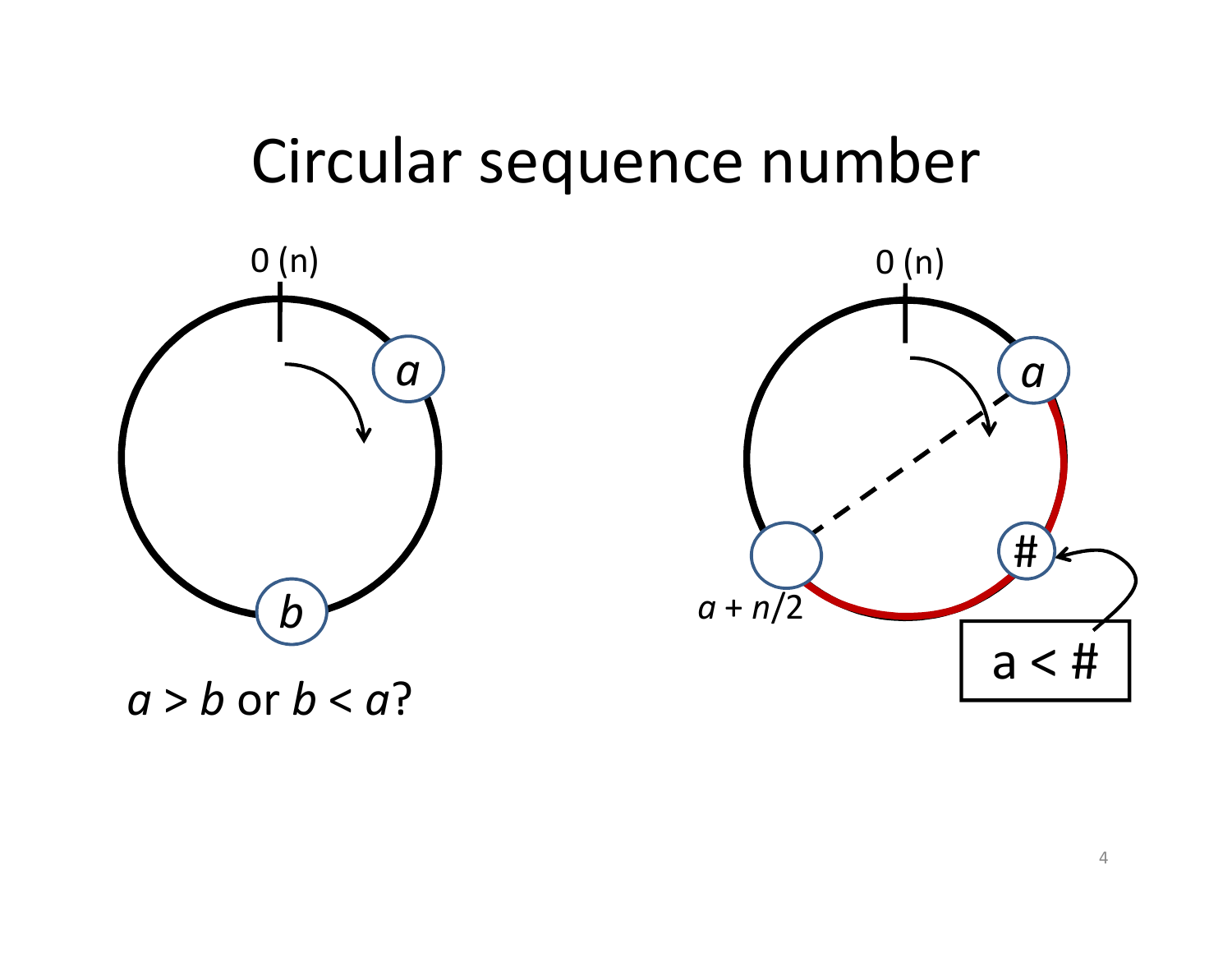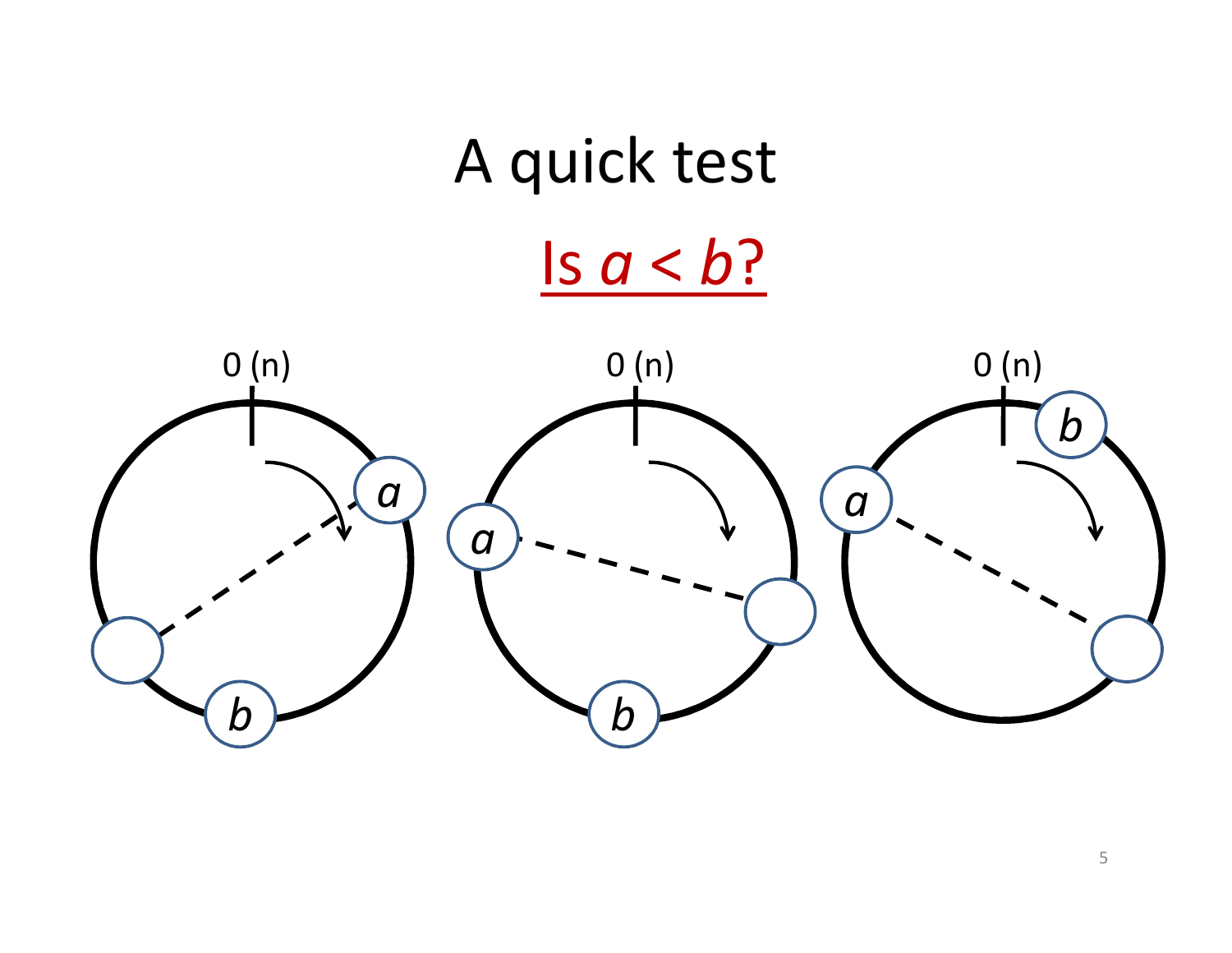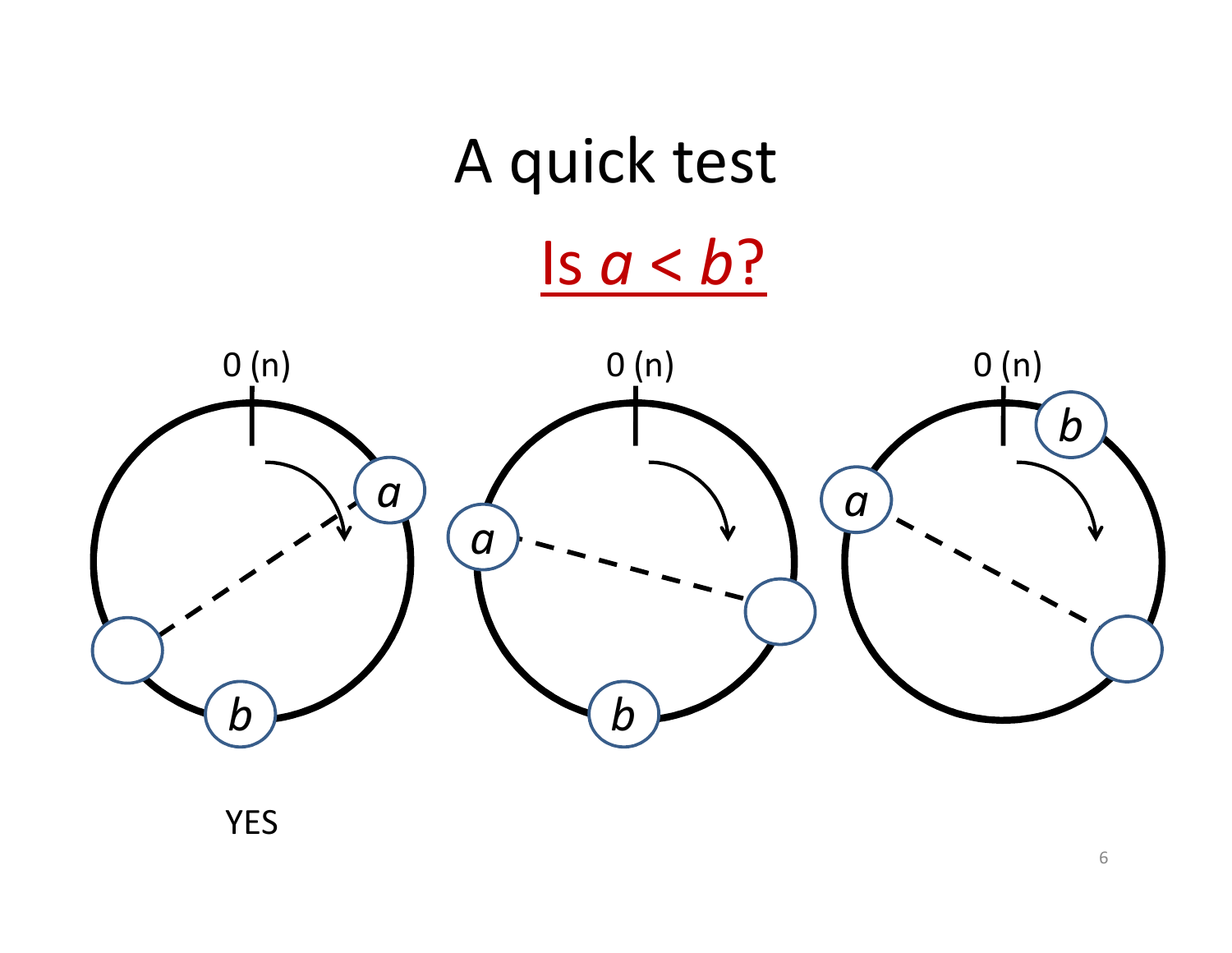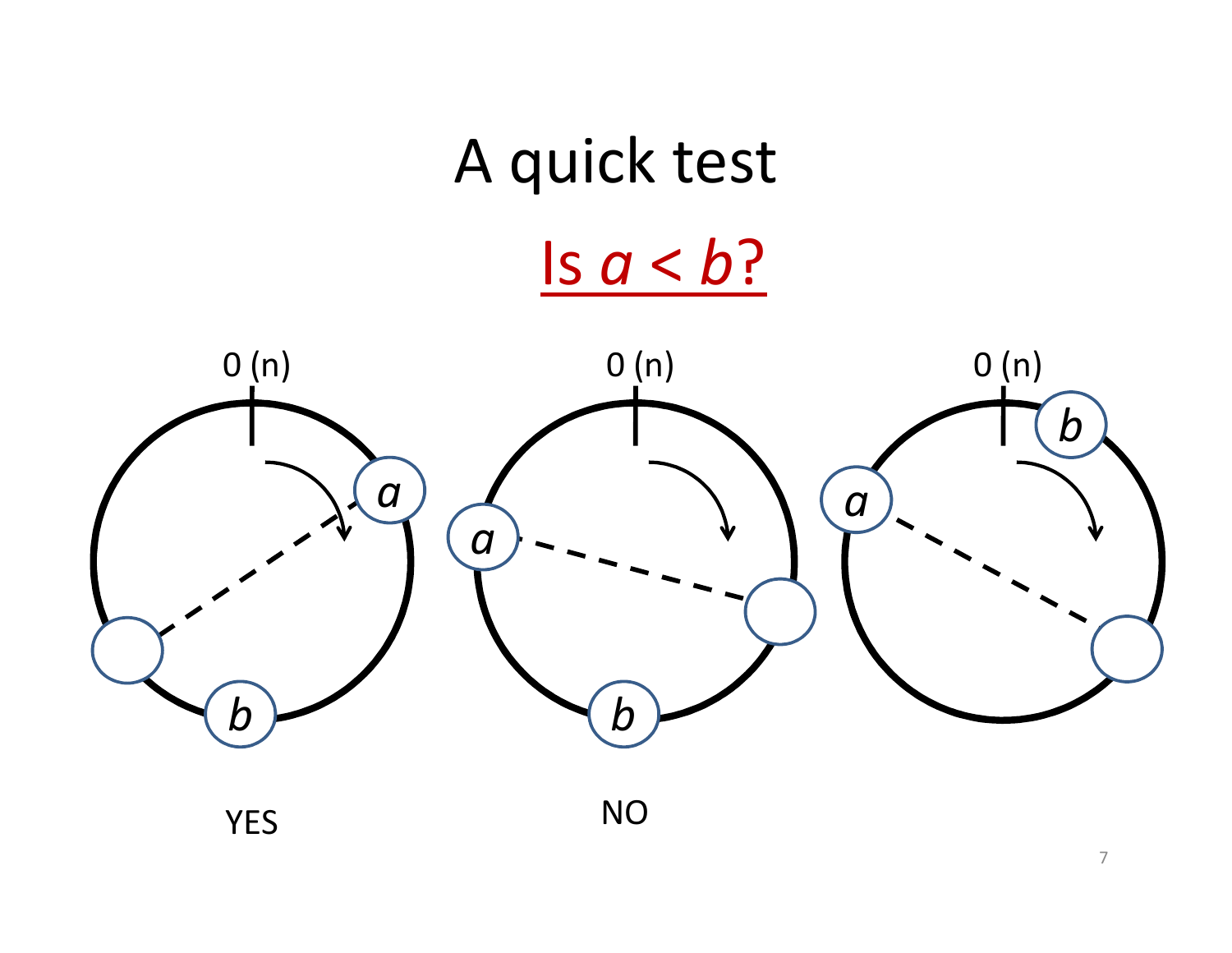

<sup>8</sup>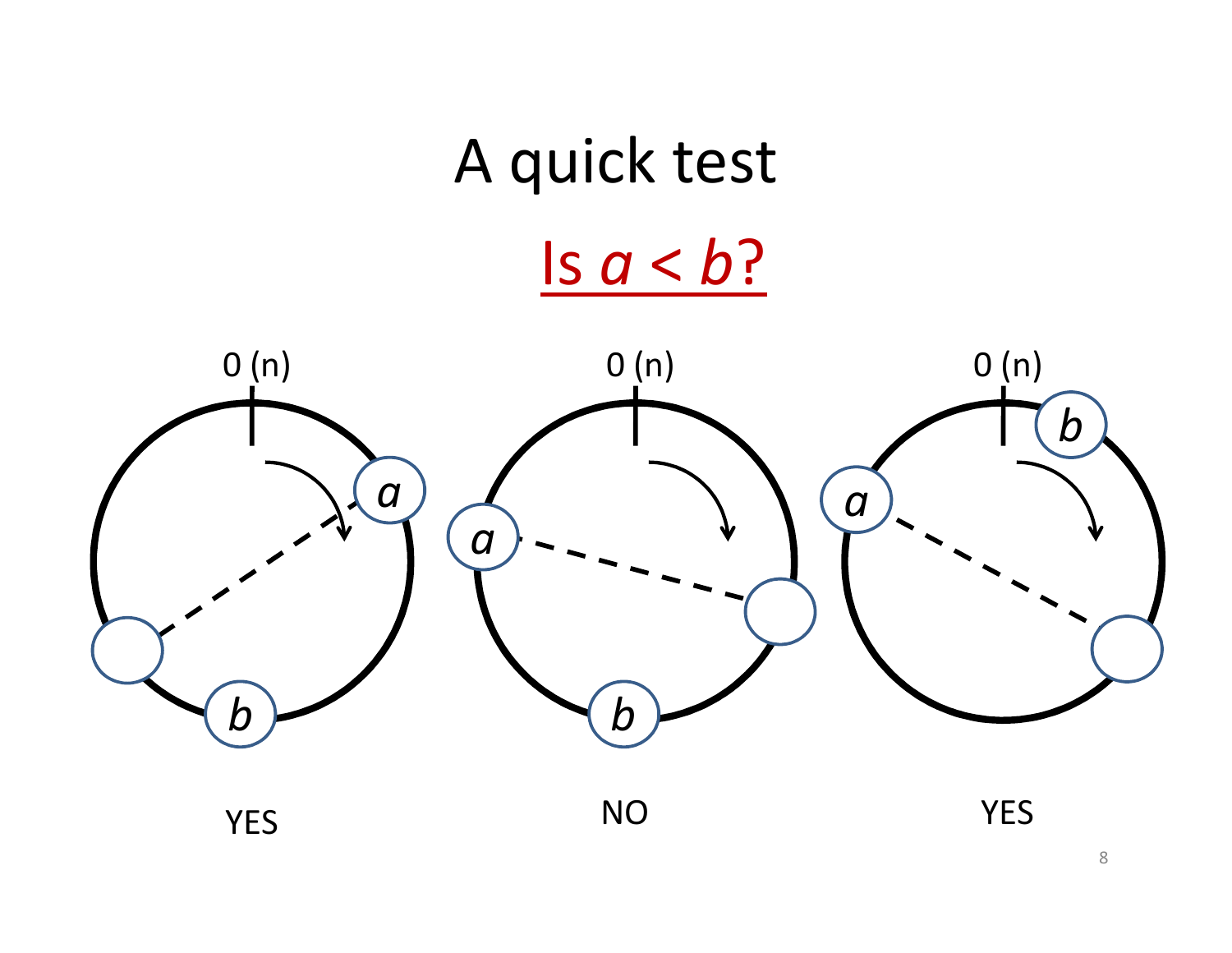## Seq. number + Aging

- Only sequence number is not enough
- There are some problems:
	- –Node goes down and comes back
	- –— Network partition
	- – $-$  Corrupted sequence number
- Aging is required
	- – $-$  A life-time after which link packet expires
		- Possibly before seq number wraps around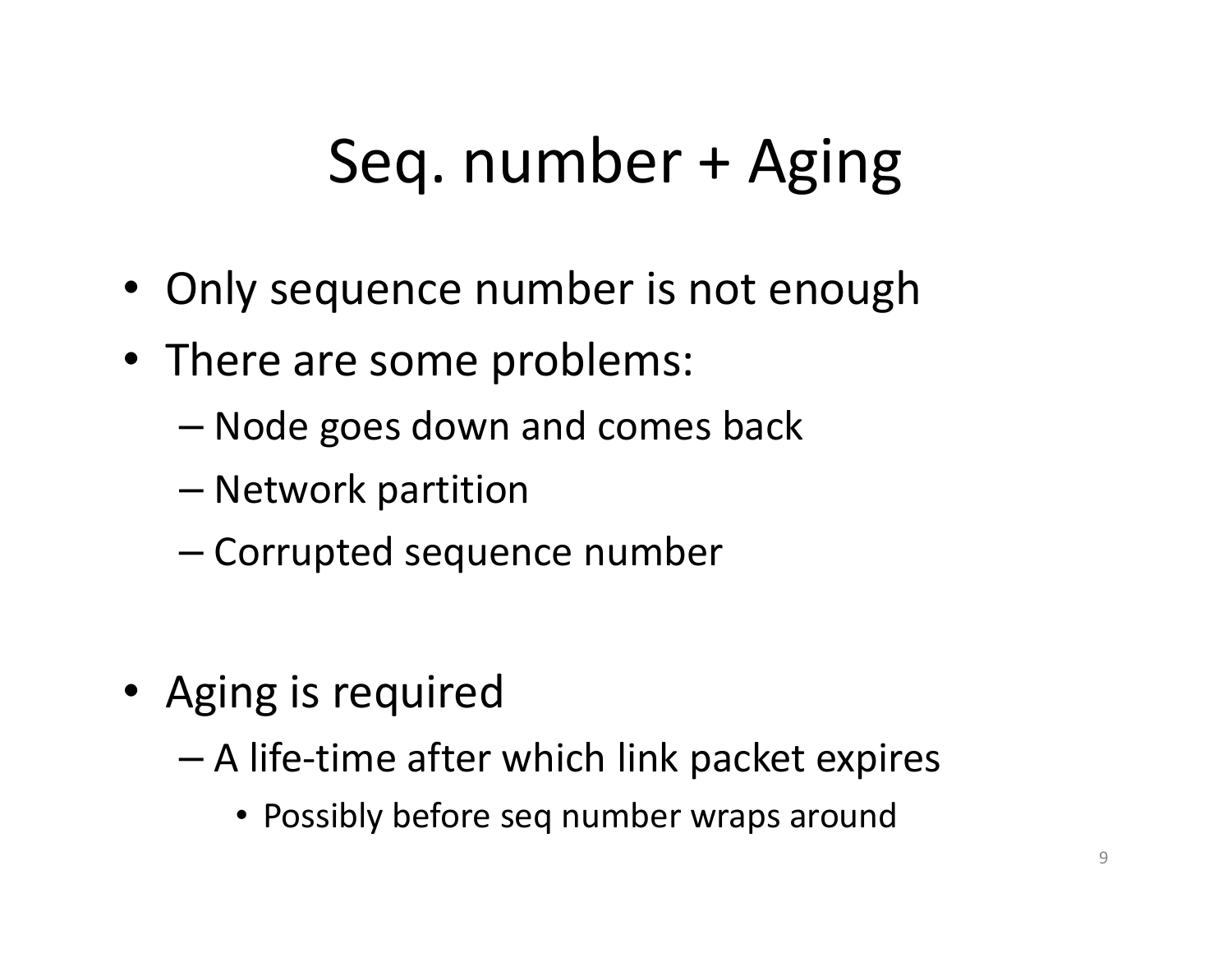## ARPANET routing

- MIN-INT: interval between two link packets
- MAX-AGE: maximum age, set at source and decremented at others (at every 8 seconds)



Should not issue more than n/2 packets within MAX-AGEi.e., MAX-AGE / MIN-INT < n/2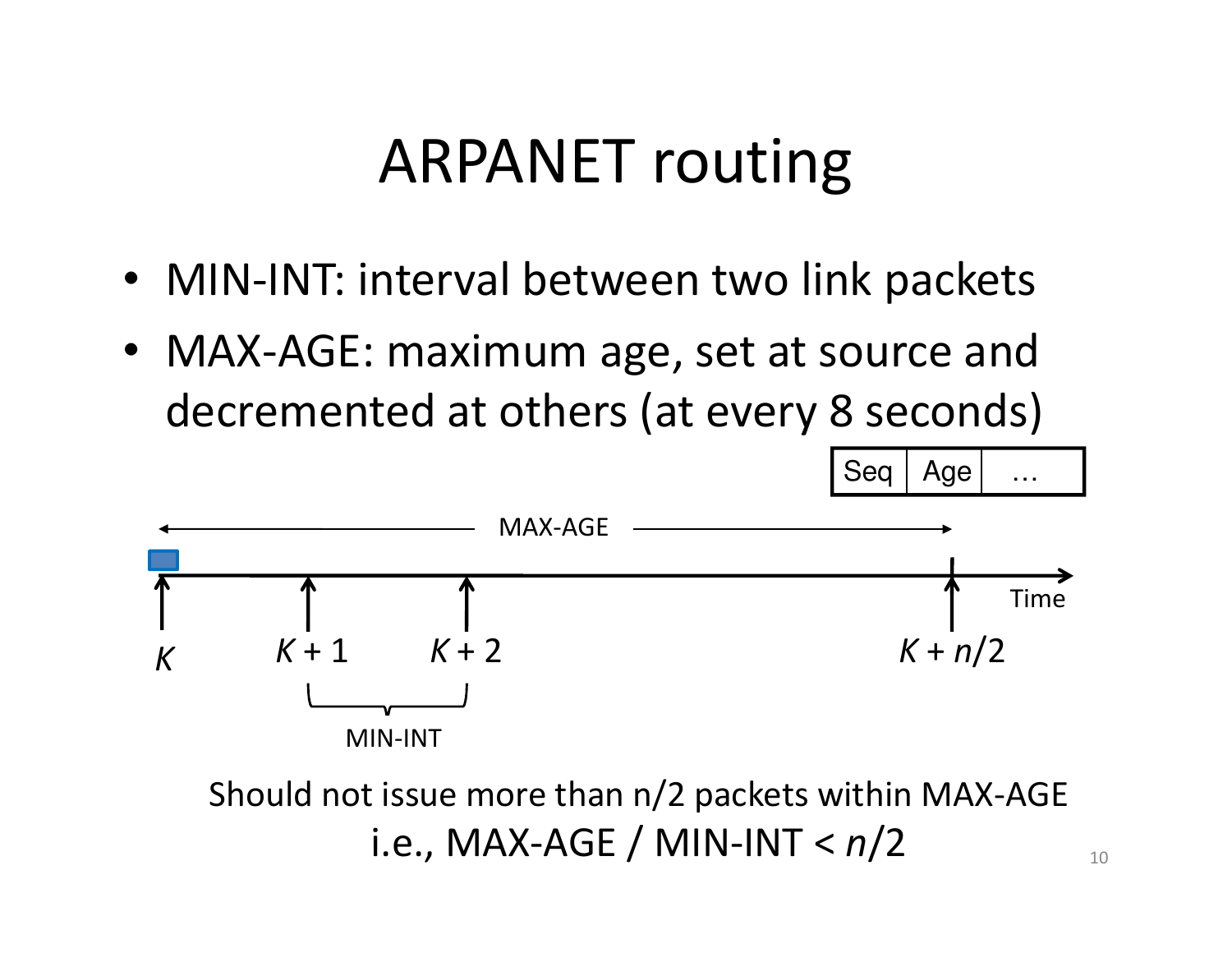### Problems and fixes

- Immortal packets:
	- – $-$  Packets that become neither older nor aged
	- –– Due to non-aging (holding packets less than 8 seconds)
	- –- Solution: Decrement age with some probability
- Premature aging and old packets:
	- – Packets are aged out far before they reach all nodes, or already expired
	- –**- Solution:** Floods the packets with zero age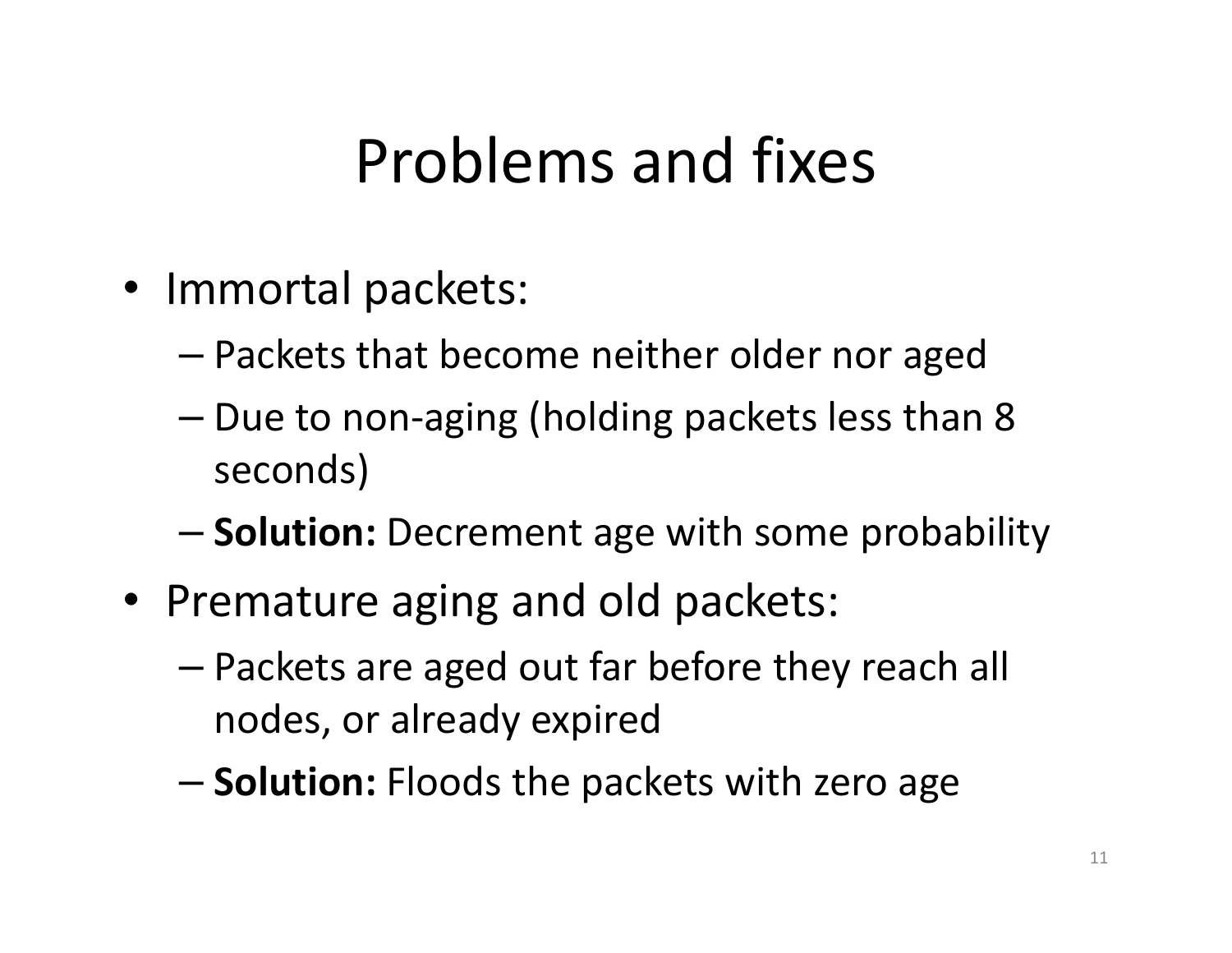## RESTART-TIME

- If node restarts after a failure, they cannot send link packets immediately
	- – $-$  Don't know what sequence to use
	- and the state of the state  $-$  Have to wait until all previous packets die out
- Usually, RESTART-TIME > MAX-AGE
- This introduces delay in update propagation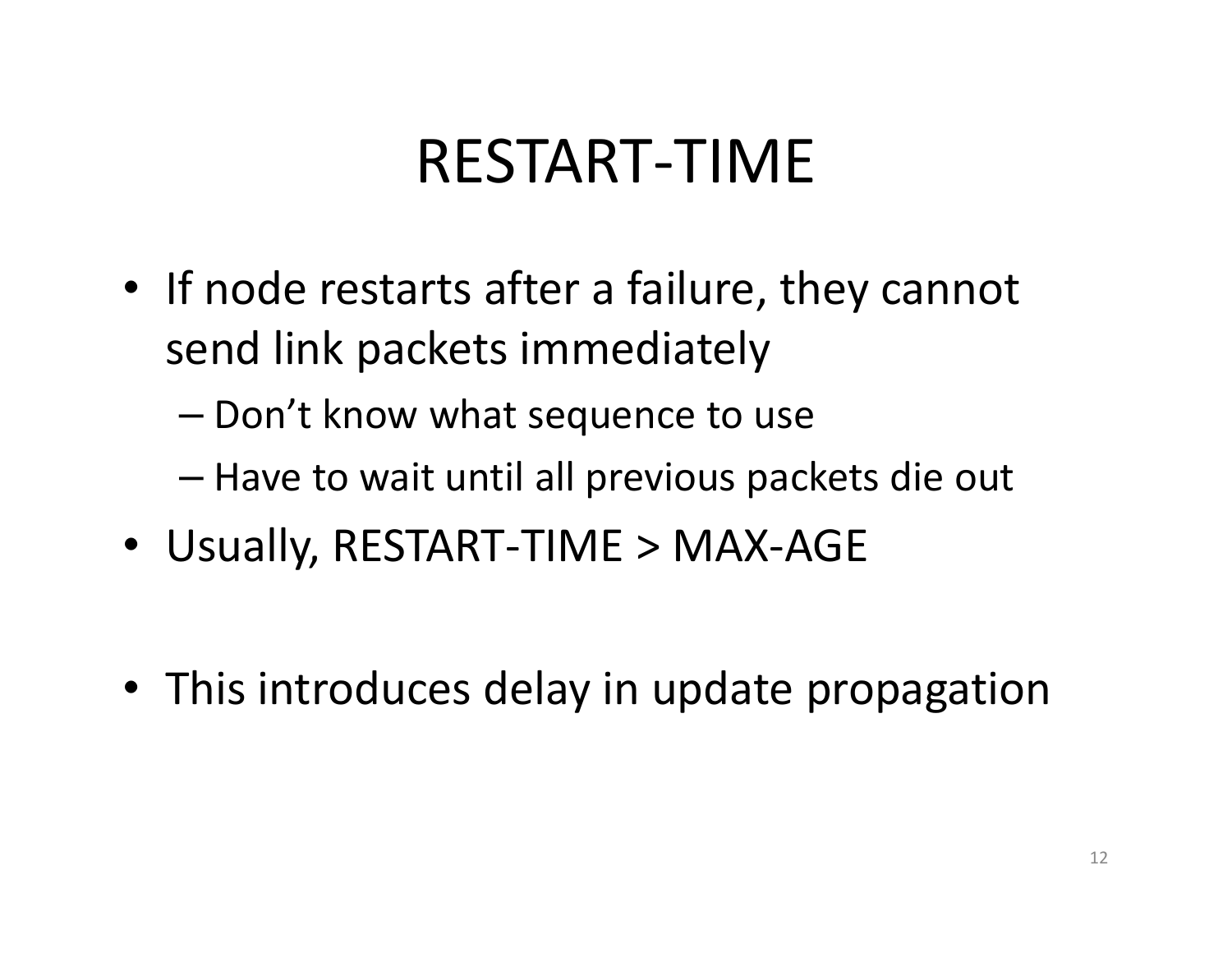### RESTART-TIME elimination

- Three modifications eliminate this waiting
	- – 'lollipop-shaped' seq number instead of circular
		- Allows nodes to start with some seq right away
	- –– Send a stored packet to neighbor in response to receipt of an older packet
		- catches the latest sequence number immediately without waiting for long time
	- –Quick obtaining of all information upon restarting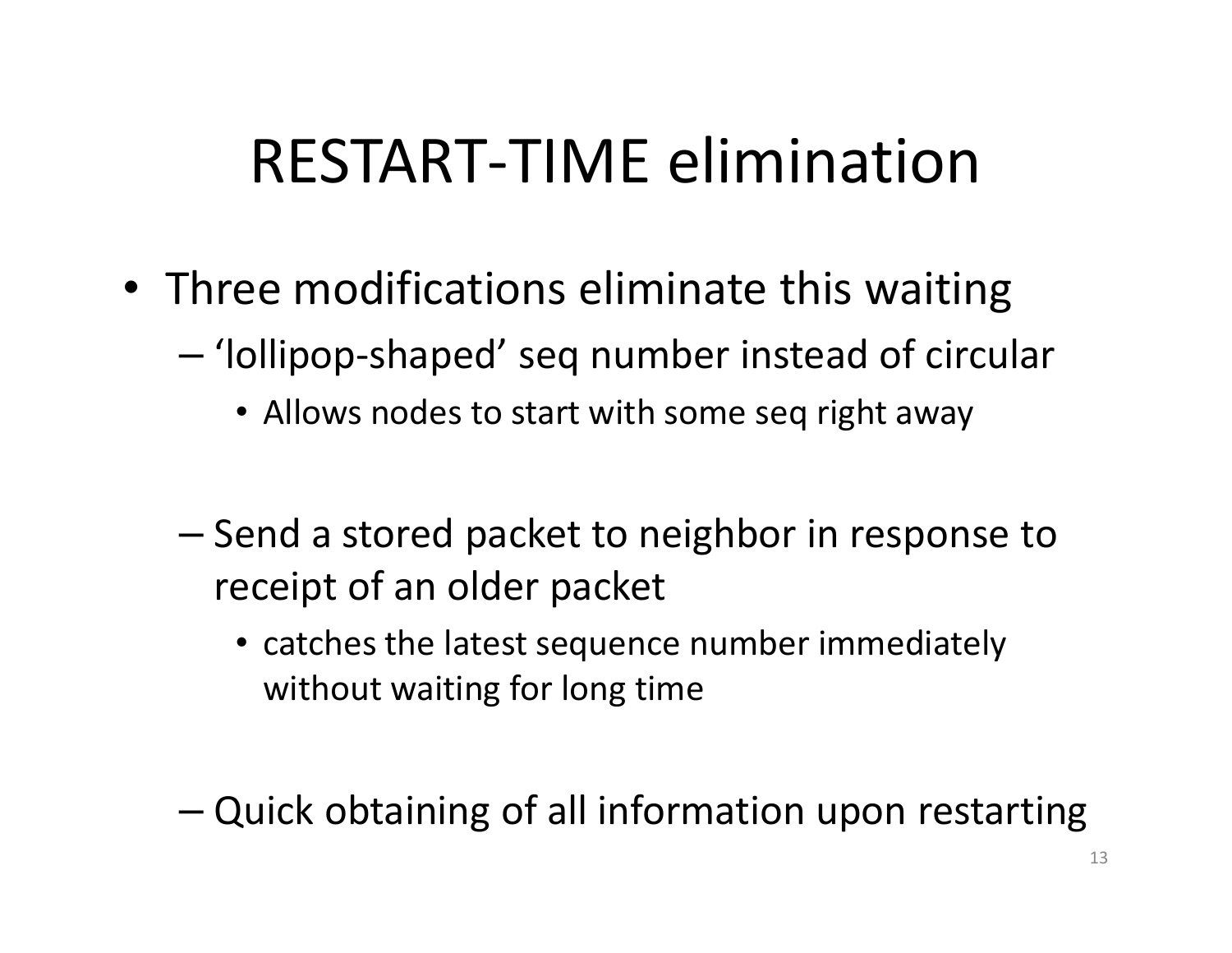## Lollipop-shaped seq space

- Circular seq space does not have the smallest seq number
- Instead, nodes start from  $-K$ , proceeds to 0-n cycle
	- – $-$  Once in the cycle, remain there
	- – $-$  #  $-$  K must be smaller than any ongoing update
- K > MAX-AGE / MIN-INT
	- – $-$  Node should not be in cycle until MAX-AGE elapses

| O(n)<br>$\overline{a}$<br>1<br>$-2$ |  |  |
|-------------------------------------|--|--|
| $-K+1$<br>$-K$                      |  |  |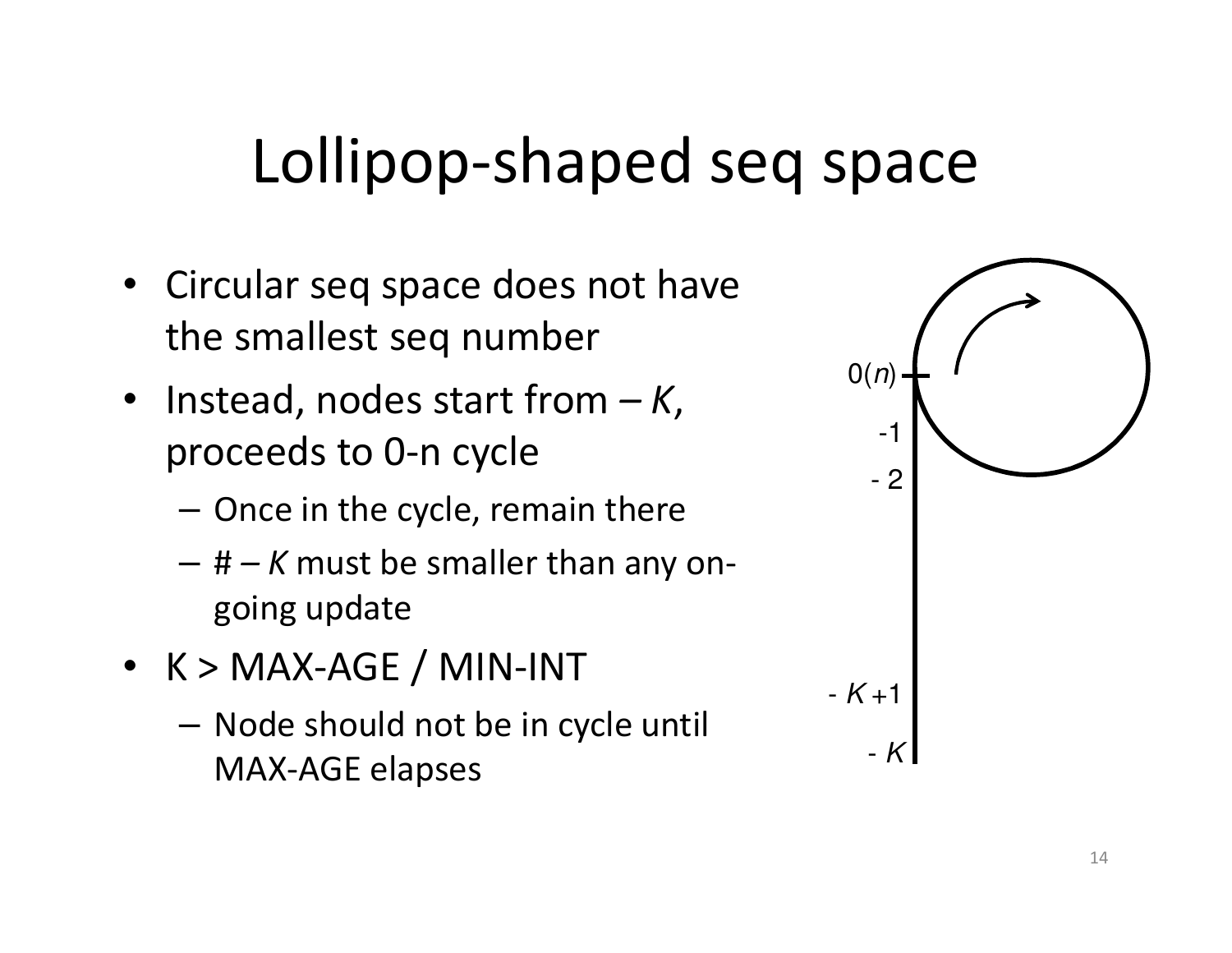#### How does "Lollipop"help?

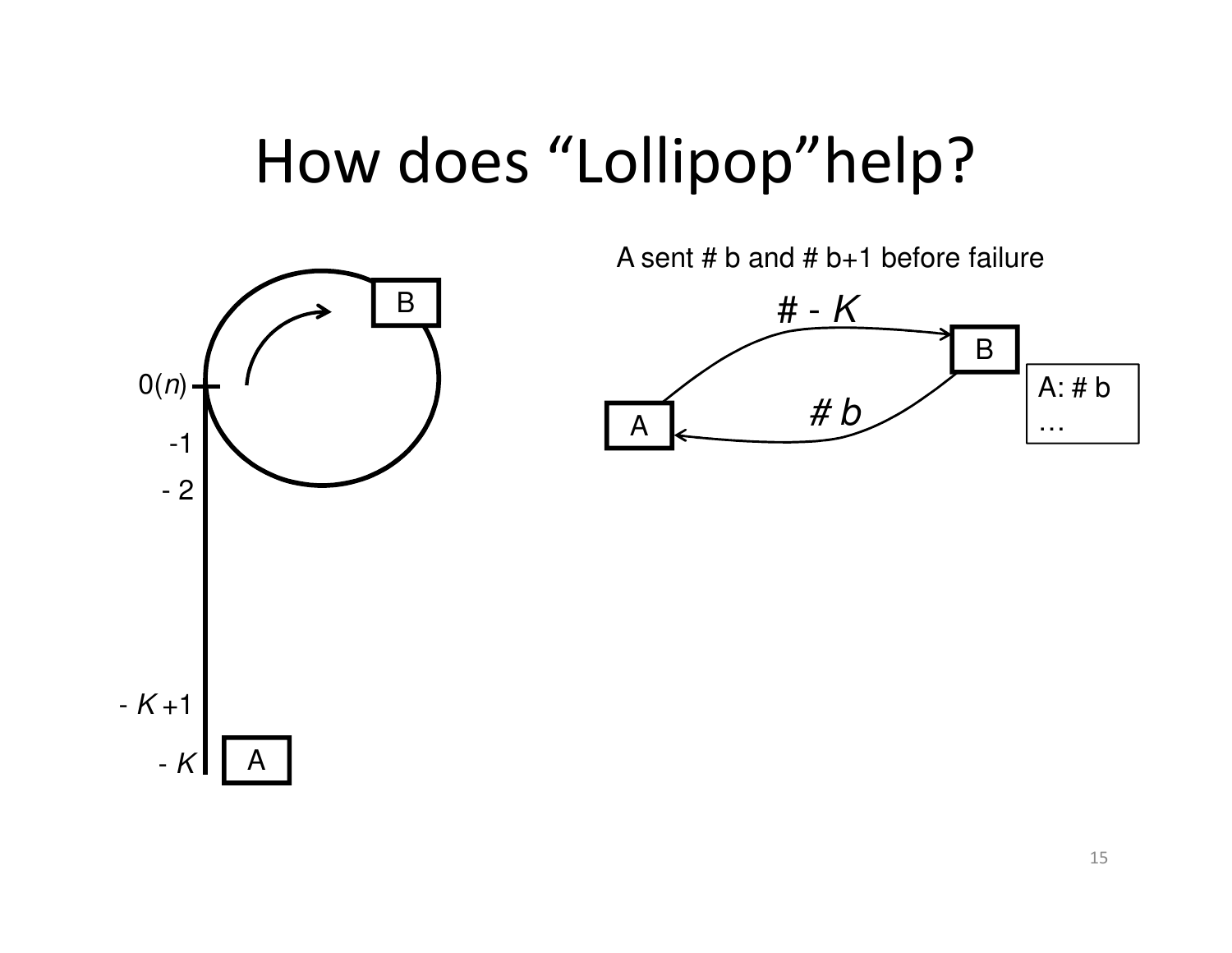#### How does "Lollipop"help?

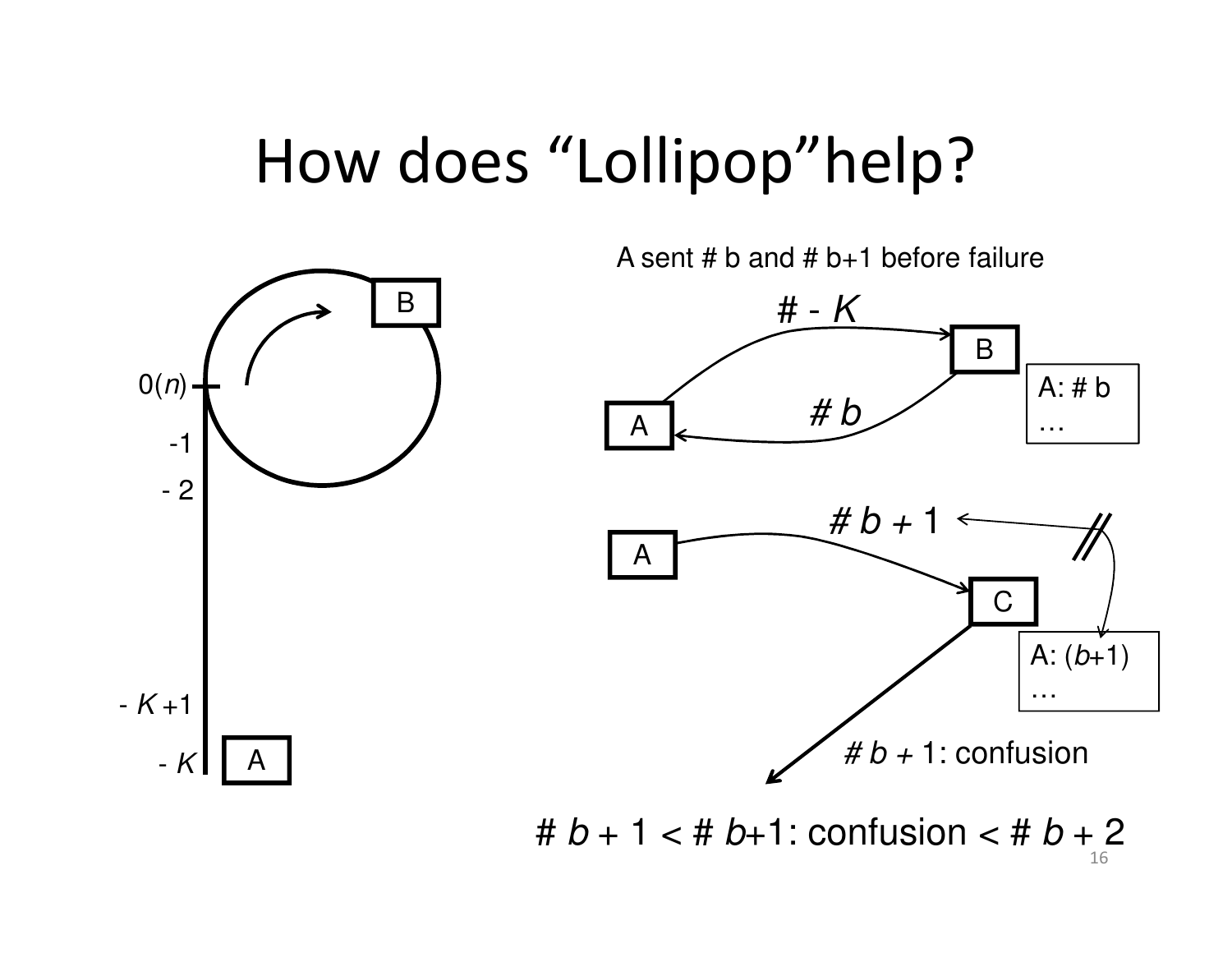## Obtaining info after restart

- Two alternatives:
	- –- The restarted node sends all neighbors "I haven't ACKed any link state packet, so send them all"
	- – Node A marks B, as line to B goes down and A does not receive ACKs to B
		- As soon as, B arrives, A sends all current link states to B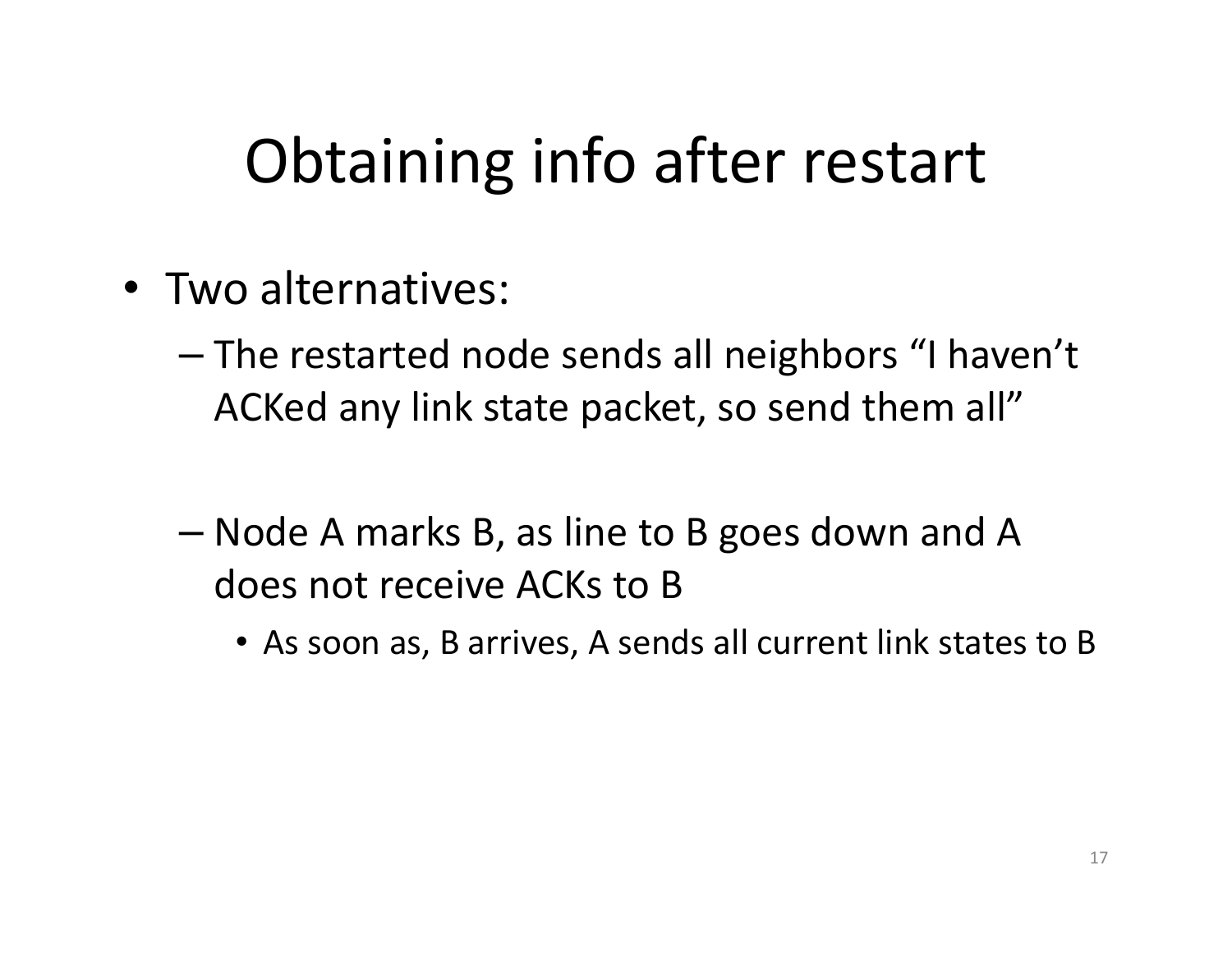## Summary

- Proposes a sequencing technique to handle updated flooding of link state packets
	- –No artificial delay on restart
	- and the state of the state - Less reliance of timers, timers are less prone to fire, only on rare events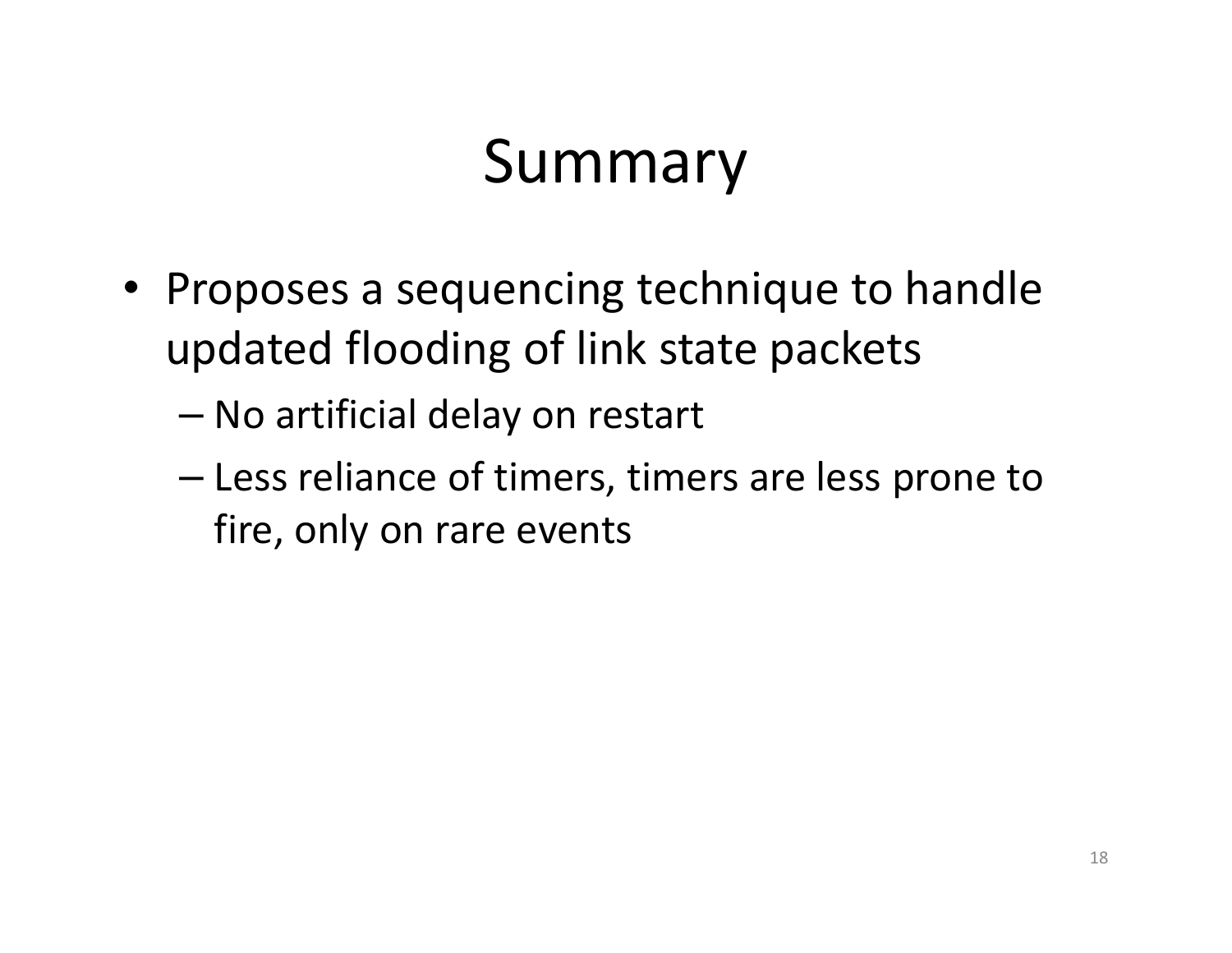#### **Discussions**

- What could be the other alternatives to "Lollipop" to eliminate RESTART-TIME?
- How to choose parameter values, MAX-AGE and MIN-INT?
- What are the security implications?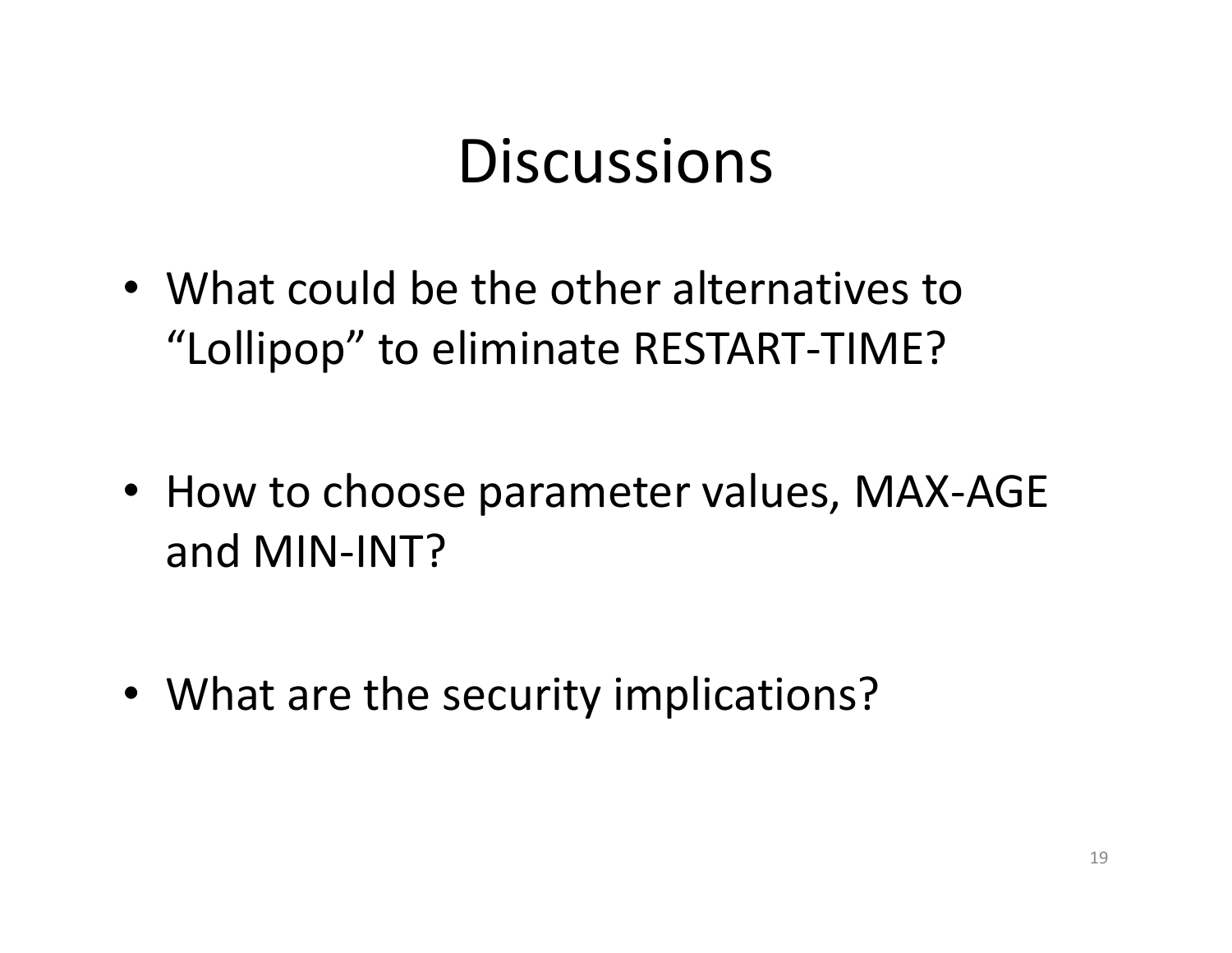## Thanks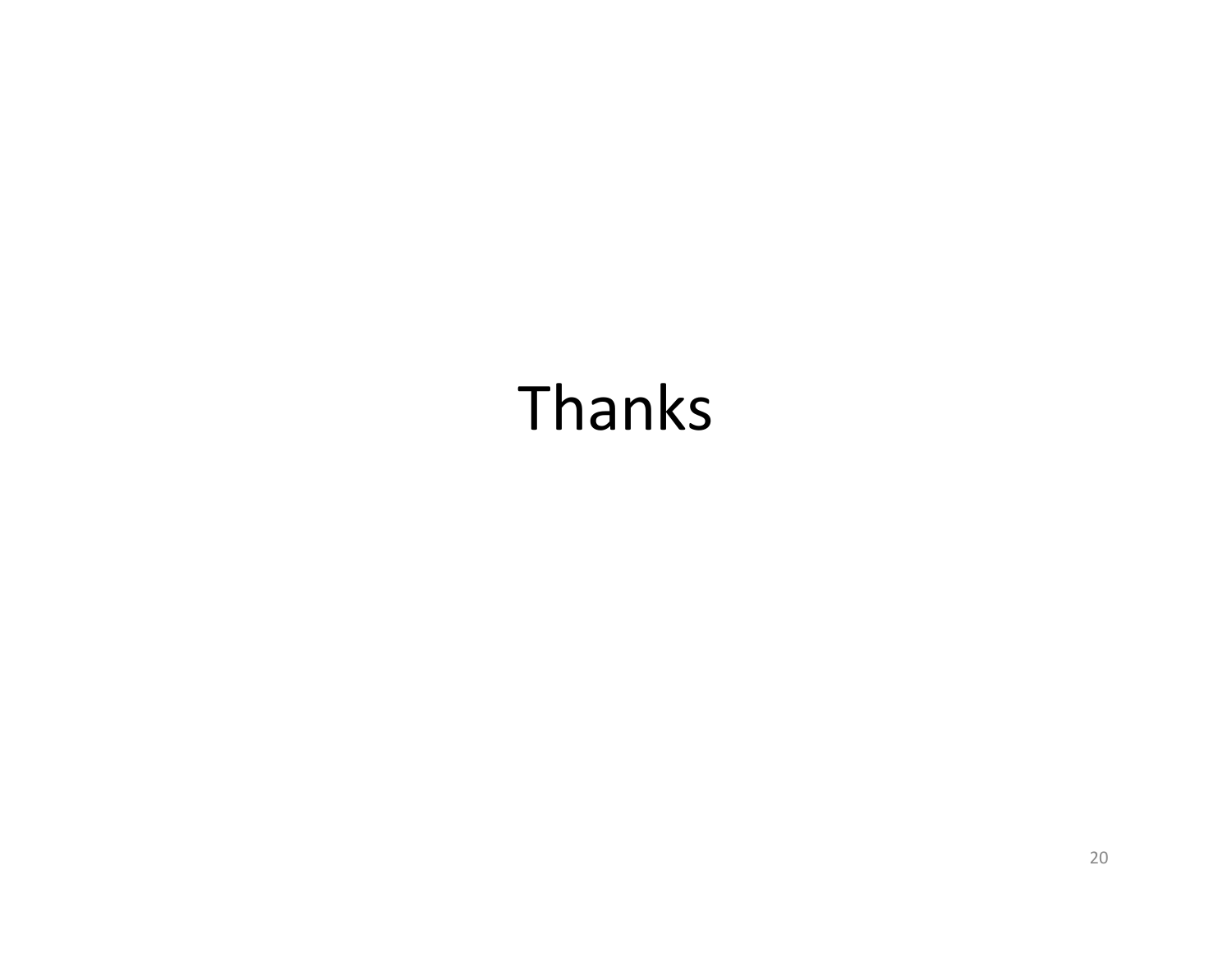## ARPANET approach

- Source node
	- – $-$  issues link packets at MIN-INT intervals
	- – $-$  increments sequence number, seq $_{\sf new}$  = seq $_{\sf old}$  +1
	- – $-$  sets the age field to MAX-AGE (64 seconds)
- Receiving node
	- – $-$  accepts, stores and floods, if the packet is newer
		- If the same or older, discard!
	- – decrements 'age' in every 8 seconds (clock resolution)
		- If age becomes zero, holds in database, but does not flood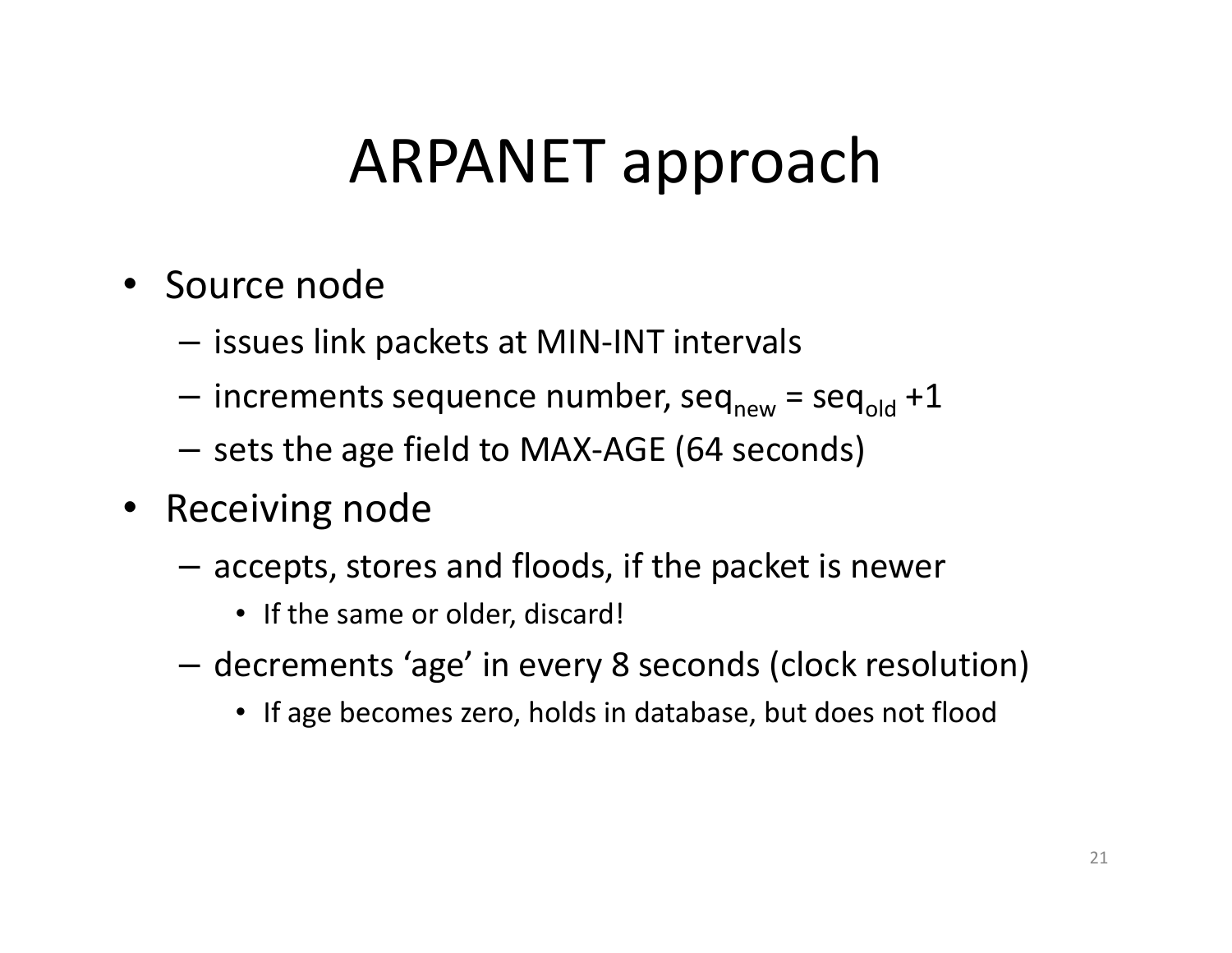## Problems and fixes (cont.)

- Old packets
	- – Nodes hold old packets, since they don't get a new one from the source
		- But, update may not reach due to routing failure
	- – $-$  Node holds packets upto MAX-AGE, then?
	- –**- Solution:** Synchronized expiration
		- Expired packets are flooded with age = 0
		- If the seq number is matched with an unexpired one, accept the zero-aged one and flood
			- Otherwise, discard the packet